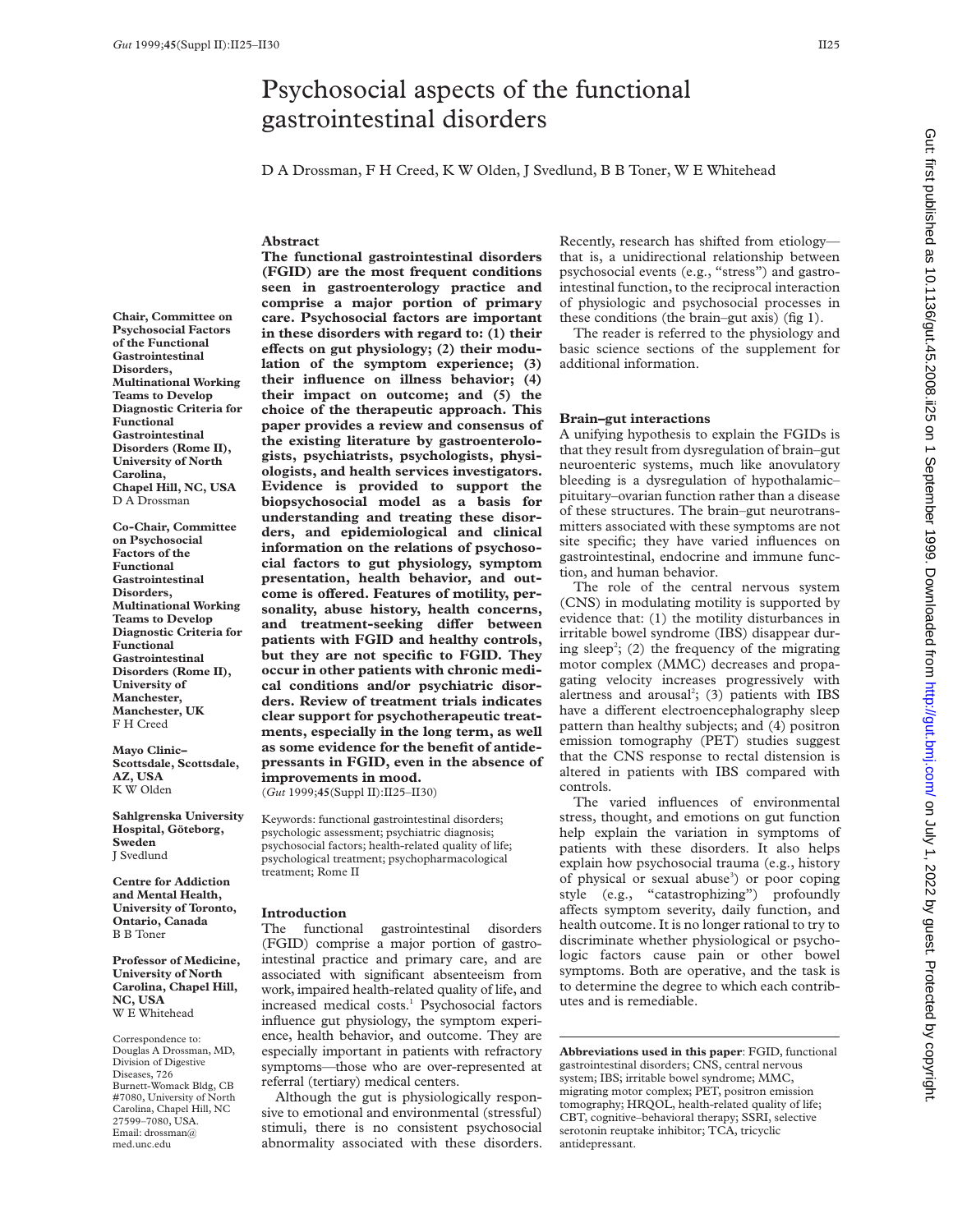| FGID-Conceptual model |  |  |
|-----------------------|--|--|
|-----------------------|--|--|



*Figure 1 A biopsychosocial conceptualization of the pathogenesis and clinical expression of the functional gastrointestinal disorders (FGID). CNS, central nervous system; ENS, enteric nervous system.*

# **Life stress, abuse history and other psychologic factors**

LIFE STRESS

Severe life stress has been found immediately before the onset of functional bowel disorders.<sup>4</sup> From several studies,<sup>5</sup> we conclude that for patients in a gastrointestinal clinic, social stress plays an important part in explaining exacerbation of symptoms and treatment-seeking.

# SEXUAL AND PHYSICAL ABUSE

High frequency rates of sexual and physical abuse based primarily on self-reports (30– 56%) have been found in patients with a gastrointestinal disorder from referral centers in the US and Europe.<sup>6</sup> Rape (penetration), multiple experiences, and abuse experienced as life threatening are associated with poorer health status.<sup>3</sup> However, since high frequencies of abuse history are seen with other chronic pain conditions, a history of abuse is not etiologic for FGID but is associated with a tendency to communicate psychological distress through physical symptoms.<sup>6</sup> It may also lower gastrointestinal symptom threshold or increase intestinal motility and modify the appraisal of bodily symptoms (i.e., increase medical helpseeking) due to altered cognitions (e.g., feeling ineffective and unable to control the symptoms).

#### PSYCHIATRIC DISORDERS

For IBS, the most frequent comorbid psychiatric disorders seen include: (1) anxiety disorders (panic and generalized anxiety disorder); (2) mood disorders (major depression and dysthymic disorder); and (3) somatoform disorders (hypochondriasis and somatization disorder).

These are present in between 42 and 61% of patients seen in gastroenterology clinics compared with 25% in the control groups. Like abuse history, psychiatric disorder is greater among patients with IBS seen in referral centers than those seen in community clinics.

### PERSONALITY

Like patients with other medical disorders patients with IBS have higher trait anxiety and neuroticism scores than people without health problems or the non-clinical population with similar gastrointestinal complaints.<sup>7</sup> However, there is no personality profile unique to IBS.

### HEALTH CARE SEEKING

People with IBS seeking health care,<sup>8 9</sup> particularly at specialty clinics, have more severe medical symptoms and more anxiety, depression<sup>8 10 11</sup> and health anxiety,<sup>8</sup> and they are less likely to see a link between stress and their IBS symptoms.<sup>8 12 13</sup>

#### HEALTH BELIEFS AND ILLNESS BEHAVIORS

Patients with more severe IBS commonly believe that their bowel symptoms indicate serious gut disease/cancer, and attend selectively to abdominal sensations, dismissing other information (e.g., from a doctor) that contradicts such beliefs.

Patients with IBS report many nongastrointestinal disorders. They make two to three times as many visits to physicians for  $non-gastrointesimal$  complaints<sup>1</sup> and report missing an average of 13.4 days from work or usual activities due to illness compared with 4.9 days for the whole sample.<sup>1</sup> These patterns of somatization and of health care seeking behavior may be learned during childhood.<sup>14</sup>

# HEALTH-RELATED QUALITY OF LIFE

Health-related quality of life (HRQOL) refers to the impact of the illness on activities of daily living, the perceptions of the illness, and its consequences. Generic HRQOL instruments are applicable to all medical disorders and indicate that patients with IBS and functional dyspepsia15 have impaired quality of life, which is more severe than the impairment in patients with structural abnormalities such as peptic ulcer and liver disease.3 Disease-specific instruments to assess quality of life in IBS are now available.<sup>16 17</sup>

#### **Assessment**

A biopsychosocial approach to assessment is desirable for all patients, and is especially important for patients who are refractory to first line medical therapy. Taking a psychosocial history may help to reduce return visits.<sup>18</sup>

#### OBTAINING THE HISTORY

The patient is encouraged to relate the history in his or her own way so that the psychosocial events contributing to the illness unfold naturally.19–21 The questions should communicate the physician's willingness to address both biologic and psychologic aspects of the illness. A patient-centered style is recommended by maintaining eye contact, not interrupting the patient, and adopting a low control style.

#### EVALUATING THE ROLE FOR PSYCHOSOCIAL **FACTORS**

A few questions can help the physician understand the role of psychosocial factors in a patient's illness<sup>19 21</sup>: is the illness acute or chronic; why is the patient coming now; what psychosocial factors are influencing health care seeking; is there a history of unresolved major loss or trauma<sup>6</sup>; does the patient exhibit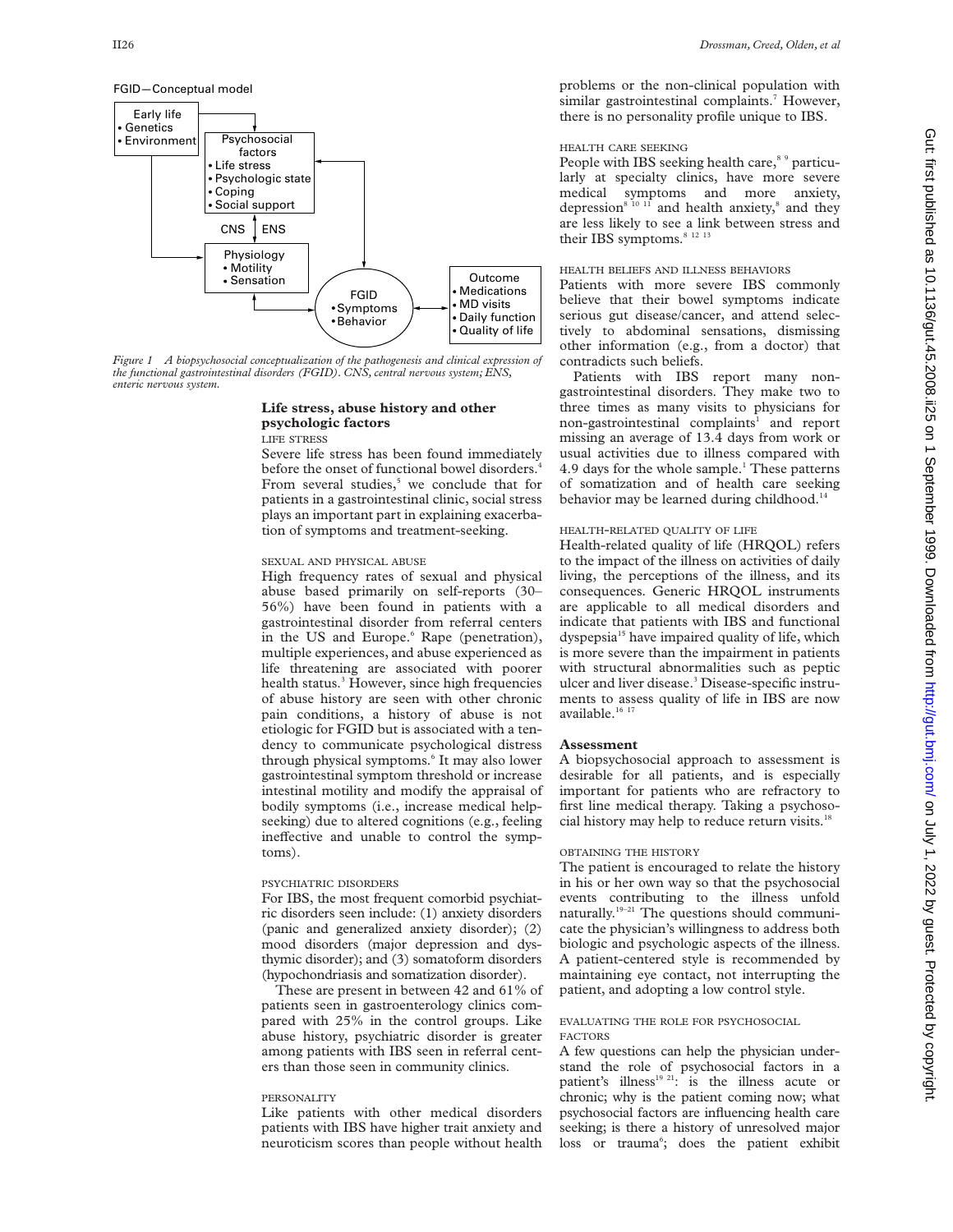abnormal illness behavior such as disability disproportionate to observed disease, placement of undue responsibility with the physician, a desire to be taken care of by others, and behaviors that help sustain the patient as an ill person; what is the impact of the illness; is there a psychiatric diagnosis; how does the family interact around the illness?

#### MEDICAL TESTS

The use of symptom-based diagnostic criteria (e.g., Rome criteria; see other articles in this supplement) can help to establish a positive diagnosis and minimize unneeded studies. Tests should be based on objective data (e.g., blood in stool, abnormal blood studies, etc.), rather than the patient's insistence to "do something." The physician should also consider safety, whether the results would make a difference to treatment, and whether the test is cost effective.

#### EVALUATING FOR A PSYCHOLOGIC DISORDER

The physician should screen for anxiety and depression using a few key questions: have you been worrying, had difficulty relaxing, had difficulty with sleep; have you felt low in energy, losing interest and confidence in yourself, and unable to concentrate? If the answers to any of these questions are positive, further psychologic evaluation is needed. In everyday clinical practice, the gastroenterologist should be able to make the diagnoses of depression, panic, agoraphobia, and somatoform disorders; recent diagnostic criteria are available.<sup>22</sup>

More formalized psychological testing usually for research purposes can be performed for the various psychological domains. Some tests require evaluation by a mental health professional (e.g., SCID, HAD, DIS), whereas others (e.g. STAT, BDI) can be self-administered. Categories of tests available include:

- (1) Structured psychiatric interviews—for example, using the diagnostic interview schedule (DIS), the structured clinical interview for DSM-IV (SCID), the schedules for clinical assessment in neuropsychiatry (SCAN) which provide DSM-IV, and ICD-10 diagnoses.
- (2) Generic psychologic state self-rating scales can be assessed using the symptom checklist-90 (SCL-90) and the general health questionnaire (GHQ).
- (3) Syndrome specific self-administered or interview-directed psychologic state questionnaires can be used to assess anxiety or depression. Examples are the Spielberger state trait anxiety inventory (STAI), the Sheehan patient rated anxiety scale, the Beck depression inventory (BDI), and the hospital anxiety and depression (HAD) scale.
- (4) Personality is measured with selfadministered questionnaires including the MMPI,<sup>23</sup> the Eysenck personality inventory (EPI) and the neuroticism, extroversion, openness score (NEO).
- (5) Illness behaviors and attitudes are measured using the illness behavior questionnaire or the illness attitude scale.<sup>2</sup>
- (6) Cognitive scales are designed to measure aspects of attitudes towards illness. The cognitive scale for functional bowel disorders has recently been developed for use as an assessment and outcome measure for FGIDs.<sup>25</sup>
- (7) Social support is only reliably measured by an interview. Self-report questionnaires indicate perceived quantity and quality of the social support (e.g., Sarason social support questionnaire  $(SSQ)^{26}$ ).
- (8) Coping is evaluated using the ways of coping questionnaire, the coping strategies questionnaire (CSQ) and its catastrophizing scale, which measures maladaptive coping strategies that predict adverse health outcome among patients with gastrointestinal disorders.
- (9) Health-related quality of life can be evaluated using generic HRQOL instruments (e.g., short form  $(SF-36)^{27}$  and disease-specific HRQOL instruments (e.g., irritable bowel syndrome quality of life instrument  $(IBS-QOL))$ <sup>17</sup> and irritable bowel syndrome quality of life questionnaire (IBSQOL).
- (10) Further details of these measures are found in the full publication.<sup>5</sup>

#### **Treatment**

# APPROACH TO THE PATIENT

*Therapeutic relationship*

This can be developed when the physician: (1) elicits and acknowledges the patient's beliefs, concerns, and expectations; (2) offers empathy when needed; (3) clarifies misunderstandings; (4) provides education; and (5) negotiates a plan of treatment with the patient.<sup>28</sup> Some patients are initially unwilling to accept a role for psychosocial factors in the illness; this difficulty is commonly seen in patients who have suffered severe developmental trauma such as sexual abuse.

### *Associating bowel symptoms with psychosocial factors*

Assessment of a link between bowel symptoms and psychosocial factors is aided by a daily record of the symptoms along with the time of bowel movements and the timing of menstruation, which can be compared with dietary, lifestyle changes, or stressors. This information can provide the basis for cognitive–behavioral strategies.

#### *Reassurance*

Reassurance can only be achieved after the physician fully understands the patient's particular concerns. The overall favorable prognosis for the FGIDs can then be stressed.

# *Accept the adaptations of chronic illness*

When the symptoms are chronic, the patient should be helped to reconceptualize the nature of the illness as a set of troublesome symptoms rather than an indication of underlying pathology. In some patients, chronic illness may provide attention from others, release from usual responsibilities, and social and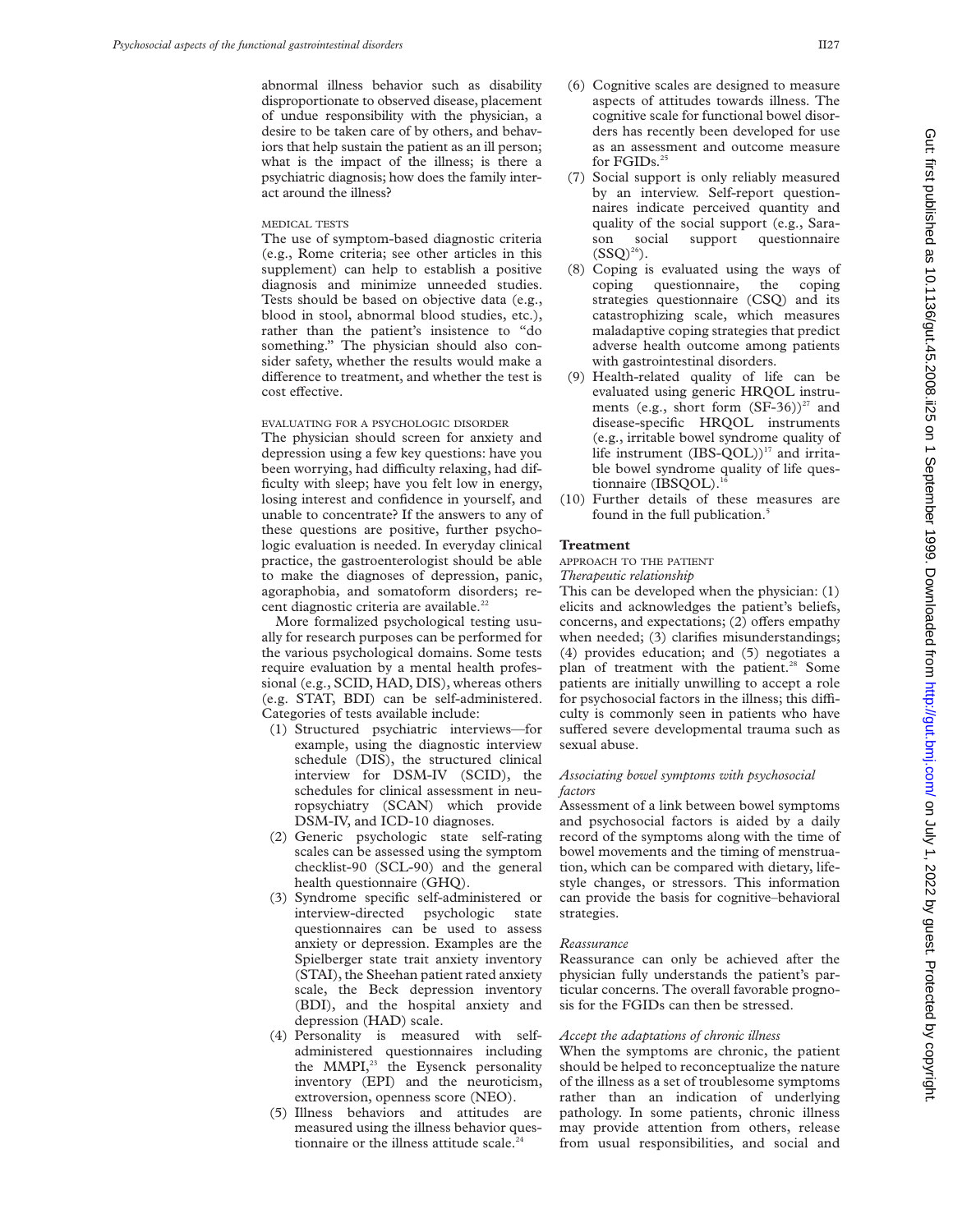financial compensation. In these situations, clinical improvement may take a long time, but may be advanced if the physician focuses more on improving the patient's function in the presence of illness rather than attempting to "cure." The physician must minimize diagnostic studies and symptomatic treatments and work toward reinforcing health-promoting behavior in the patient.

#### *Referral to a mental health professional*

Problems which might require referral for consultation and treatment include: (1) psychiatric disorders (e.g., major depression, panic disorder) which require specific treatments (e.g., antidepressants, cognitive–behavioral therapy (CBT) or other psychotherapy); (2) a history of abuse which comes to light during consultation and may be interfering with adjustment to the current illness; (3) serious impairment in daily function which requires specific treatment to improve coping skills; and (4) somatization, where multiple symptoms are leading to numerous consultations across specialties. In order for the gastroenterologist to refer a patient to a mental health professional, he or she must acknowledge the relevance of the psychosocial aspects to the patient's presenting problem. Otherwise the patient may resist the referral because of perceived stigma or a rejection ("the workup is negative, it must be nerves") by the gastroenterologist. Continued care by the gastroenterologist may also be necessary.

### **The psychotherapies**

While the mental health consultant can select from different types of psychological treatments (e.g., CBT, dynamic psychotherapy, hypnotherapy, and relaxation), experience and the empirical research suggests that no one treatment is superior for FGIDs. The most important aspect of treatment is the patient's acceptance of the need for treatment and his/her motivation to engage in it. This can be enhanced if the gastroenterologist and psychologist/psychiatrist help the patient accept the treatment as a necessary part of an overall plan of care.

Cognitive–behavioral therapy consists of a wide range of strategies and procedures designed to bring about alterations in patients' perceptions of their situation and their ability to control their gastrointestinal symptoms by learning new ways of thinking and behaving through personal experience and practice. In addition, the benefit of this type of treatment is supported by: ( *a*) a high prevalence of anxiety, depression, and assertion difficulties; (b) a high need for social approval; and ( *c*) perfectionistic attitudes; all of these are amenable to CBT.<sup>29</sup>

Dynamic psychotherapy is similar to brief interpersonal psychotherapy<sup>30</sup> and requires a close relationship between the patient and therapist, in which difficulties in interpersonal relationships can be highlighted. As the patient understands these problems, he or she may act upon these insights, which may lead to a reduction in symptoms.

Hypnotherapy can be applied. The hypnotic state is a state of heightened suggestibility in which the hypnotherapist uses progressive muscular relaxation plus suggestions of relaxation to reduce striated muscle tension and to relax gastrointestinal smooth muscle. Patients are also asked to practice autohypnosis at home with an audiotape with the goal of being able to self-administer suggestions of relaxation.<sup>31</sup>

Relaxation (arousal reduction) training includes a variety of different methods to teach patients to counteract the physiological sequellae of stress or anxiety. The most widely used arousal reduction techniques include: (1) progressive muscle relaxation training; (2) biofeedback for striated muscle tension, skin temperature, or electrodermal activity; (3) autogenic training; and (4) transcendental or Yoga meditation.

# EMPIRICAL SUPPORT FOR PSYCHOTHERAPIES

Most of the research to date has focused on IBS and has involved various combinations of cognitive–behavioral, relaxation, psychodynamic, and biofeedback approaches, making assessment of the effectiveness of the specific approaches difficult. Furthermore, patient selection also differs across studies.<sup>30</sup>

We reviewed 15 studies that used a controlled design to compare psychological treatment with conventional medical treatment disorders. <sup>5</sup> There is an inadequate number of well-designed studies to perform a metaanalysis. We excluded two studies with a participation rate of less than 40%. In terms of reduction of bowel symptoms at the end of treatment, 10 of 13 studies showed significant superiority of psychological over conventional medical treatment. Of the nine studies with follow up data (duration 9–40 months), eight showed superiority of psychological treatment. Only six studies also controlled for expectancy and time with therapist, five of which showed a significantly greater improvement in bowel symptoms in the psychological treatment groups.

Therefore, psychological treatment appears superior to conventional medical treatment and there were no differences in outcome based on technique. The psychotherapist should use the technique with which they are most experienced.

# **Psychopharmacology**

The rationale for using psychotropic agents lies in the high comorbidity: roughly half of the patients with a FGID also have depression and/or anxiety disorders, which may respond to psychopharmacological intervention. In addition, data support the efficacy of antidepressants in the relief of chronic pain. Data supporting the efficacy of antidepressants in FGID is growing. At least five studies have shown efficacy that is independent of change in mood. 5

Prescribing psychopharmacologic agents is best accomplished in the context of a strong doctor–patient relationship, where these agents are complementary to an overall multicomponent treatment plan. The physician needs to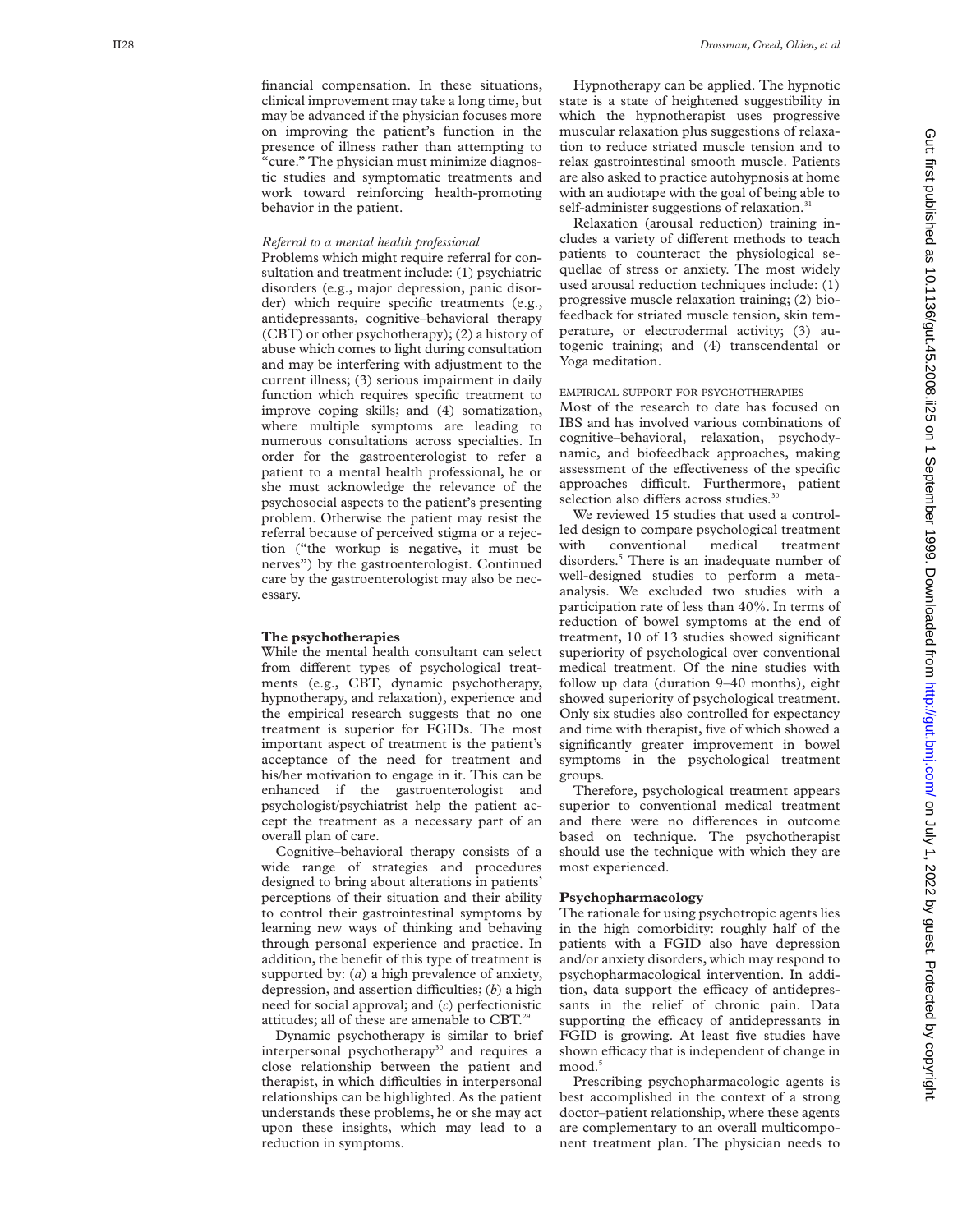explain the rationale, possible side effects, and expected benefits from the medication and address them in the context of the patient's beliefs and expectations relative to psychopharmacologic treatment.

There is insufficient evidence to recommend one particular type of antidepressant. The choice therefore depends on the target symptoms, the overall clinical picture, and the possible side effects. The response to antidepressant therapy is highly patient specific, namely the side effects and therapeutic effects vary across individuals, making sensible change of drugs appropriate. However, it is better to ensure consistent treatment at an appropriate dose level over a longer period of time (2–3 months) than change rapidly from one drug to another.

The patient with abdominal pain, diarrhea, or nausea would probably do less well with a selective serotonin reuptake inhibitor (SSRI) than on a tricyclic antidepressant (TCA), because the SSRIs produce cramping, nausea, and diarrhea due to their prokinetic effect. There is evidence from a meta-analysis that a variety of pain conditions shows superior response to TCAs than SSRIs. SSRIs may lead to side effects in the gastrointestinal tract, though these generally settle with continued treatment. A patient with considerable anxiety might do better on an antidepressant that tends to be more sedating—that is, one with a strong antihistaminic effect.

The SSRIs have not been well studied in the FGIDs. However, the SSRIs have a number of qualities which make them potentially useful in certain gastrointestinal settings. The prokinetic effects of SSRIs may make them particularly helpful in patients who have functional constipation and/or functional abdominal bloating. In addition, recent studies supporting a role for central 5-hydroxytryptamine dysfunction in non-ulcer dyspepsia may suggest a use for these agents.<sup>5</sup> The usefulness of other antidepressants has not yet been established in the FGIDs, but they provide an alternative for patients who cannot tolerate SSRIs because of side effects.

Anxiolytic agents are effective for reducing anxiety in the short term, but their CNS depressant effect, including mild transient cognitive dysfunction and the risk of addiction with the benzodiazepines, leads us to recommend that a psychiatrist be consulted to evaluate patients before prescribing benzodiazepines on a long term basis. Alternative strategies for the treatment of anxiety should be used.

#### **Recommendations for future research**

This review has indicated the importance of psychosocial variables in FGID but further research is required: (1) studies are needed that will standardize current measures and develop new instruments for FGID to examine the interaction between psychosocial traits (e.g., neuroticism and HRQOL) and bowel symptoms; (2) psychological intervention studies should include session-by-session treatment manuals and measures of therapist adherence to treatment protocols and use different appropriate placebo conditions to address expectancy and attention, and measure credibility; (3) well-designed, randomized, controlled psychopharmacologic trials for psychotropic drugs are needed.

The influence of gender and sociocultural factors and the influence of clinical setting (non-patients, primary care, gastrointestinal referral, psychiatric referral) need to be more fully understood. New conceptual models for the pathogenesis of FGID are needed, and prospective studies to assess populations at risk will be helpful (e.g., children of parents with FGID, those who acquire enteric infections, victims of abuse). The role of genetic factors on the presence of FGID and the selectivity to specific organ systems should be studied further. Future studies that combine brain imaging (PET, functional magnetic resonance imaging), gastrointestinal physiology, and standardized psychosocial assessment to determine whether treatment effects (pharmacological and psychological) on symptoms mediated by changes in gut/CNS physiology.

Treatment studies will help us to understand the effect of physician communication skills on physician/patient satisfaction with care, adherence to treatment including drug trial and outcome. Further studies are required to determine the patient characteristics which predict response to specific psychological treatments and which components of psychological treatment packages (e.g., relaxation, cognitive restructuring, etc.) account for their effectiveness. Treatment effects in the long term need to be studied, and there have been no studies to date assessing the appropriate duration of the psychological and psychopharmacological treatments.

We would like to thank Drs Susan Levenstein, Rona Levy, Claus Buddeberg, Nick Diamant, Marvin Schuster, Gabriele Moser for their critical review of this manuscript, and Ms Carlar Blackman, and Sandy Hall for their valuable assistance in the preparation of this document.

- 1 Drossman DA, Li Z, Andruzzi E, *et al*. U.S. householder survey of functional gastrointestinal disorders. Prevalence sociodemography and health impact. *Dig Dis Sci*<br>1993:38:1569–80
- 1993;**38**:1569–80. 2 Kellow JE, Gill RC, Wingate DL. Prolonged ambulant recordings of small bowel motility demonstrate abnormalities in the irritable bowel syndrome. *Gastroenterology* 1990; **<sup>98</sup>**:1208–18.
- 3 Drossman DA, Li Z, Leserman J, *et al.* Health status by gastrointestinal diagnosis and abuse history. *Gastroenterol-*
- 4 Creed FH, Craig T, Farmer RG. Functional abdominal pain, psychiatric illness and life events. *Gut* 1988;**29**:235– 42.
- 5 Drossman DA, Creed FH, Olden KW, *et al.* Psychosocial aspects of the functional gastrointestinal disorders. In: Drossman DA, Talley NJ, Thompson WG, Corazziari E, Whitehead WE, eds. *Rome II: The functional gastrointestinal disorders: Diagnosis, pathophysiology and treatment; A multina-tional consensus*. McLean, VA: Degnon and Associates,
- 2000 (in press). 6 Drossman DA, Talley NJ, Olden KW, *et al.* Sexual and physical abuse and gastrointestinal illness. Review and rec-ommendations. *Ann Intern Med* 1995;**123**:782–94.
- 7 Drossman DA, Whitehead WE, Camilleri M. Irritable bowel syndrome. A technical review for practice guideline development. *Gastroenterology* 1997;**112**:2120–37. 8 Drossman DA, McKee DC, Sandler RS, *et al*. Psychosocial
- factors in the irritable bowel syndrome. A multivariate study of patients and nonpatients with irritable bowel syndrome. *Gastroenterology* 1988;**95**:701–8. 9 Whitehead WE, Bosmajian L, Zonderman AB, *et al.* Symp-
- toms of psychologic distress associated with irritable bowel syndrome. Comparison of community and medical clinic samples. *Gastroenterology* 1988;**95**:709–14.
- 10 Heaton KW, O'Donnell LJD, Braddon FEM, Symptoms of irritable bowel syndrome in a British urban community: consulters and nonconsulters. *Gastroenterology* 1992;**102**:1962–7.